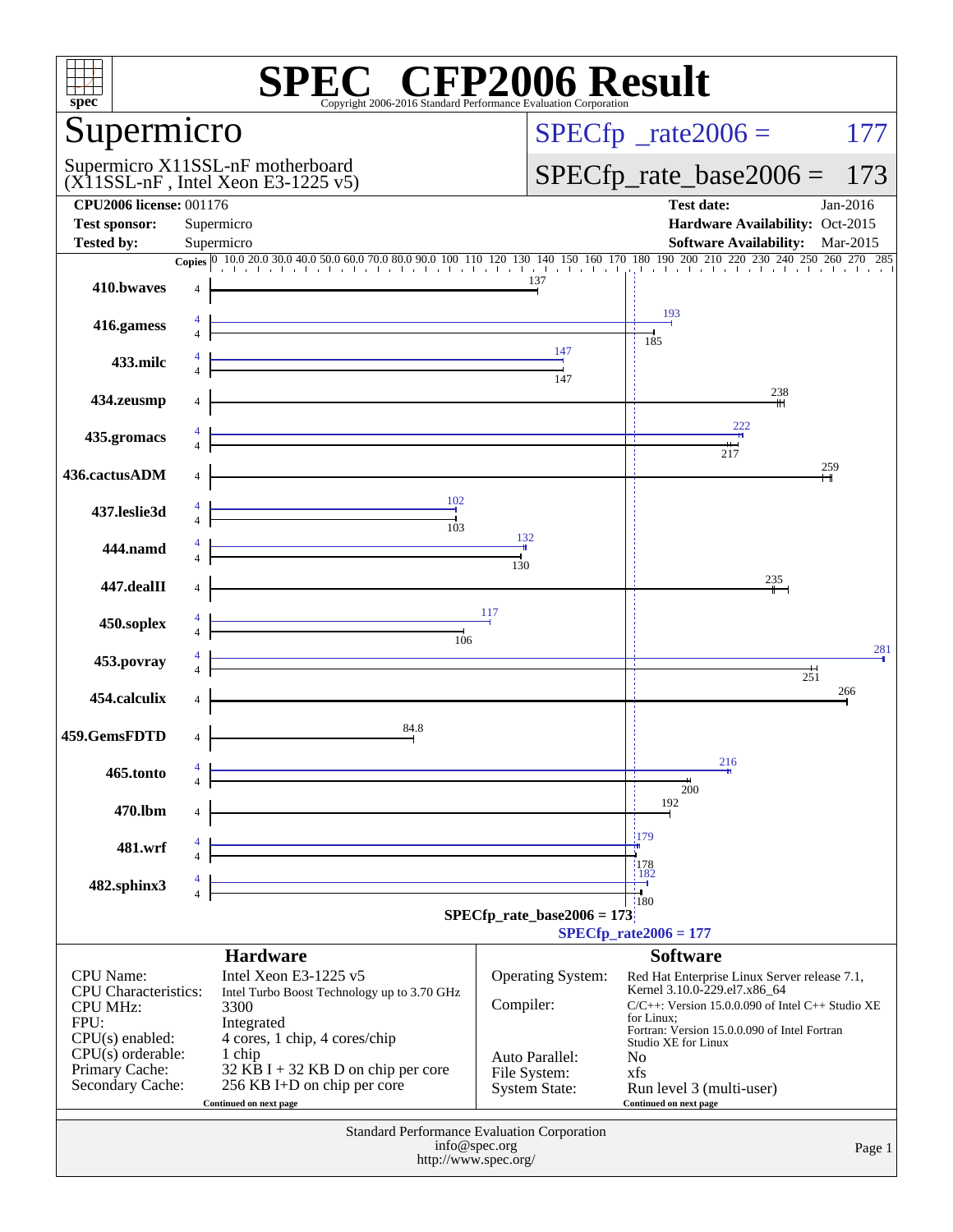

### Supermicro

 $(X11SSL-nF)$ , Intel Xeon E3-1225 v5) Supermicro X11SSL-nF motherboard

 $SPECTp_rate2006 = 177$ 

#### [SPECfp\\_rate\\_base2006 =](http://www.spec.org/auto/cpu2006/Docs/result-fields.html#SPECfpratebase2006) 173

| <b>CPU2006 license: 001176</b> |                                    |                                 | <b>Test date:</b><br>$Jan-2016$           |
|--------------------------------|------------------------------------|---------------------------------|-------------------------------------------|
| <b>Test sponsor:</b>           | Supermicro                         | Hardware Availability: Oct-2015 |                                           |
| <b>Tested by:</b>              | Supermicro                         |                                 | <b>Software Availability:</b><br>Mar-2015 |
| L3 Cache:                      | 8 MB I+D on chip per chip          | <b>Base Pointers:</b>           | $32/64$ -bit                              |
| Other Cache:                   | None                               | Peak Pointers:                  | $32/64$ -bit                              |
| Memory:                        | 64 GB (4 x 16 GB 2Rx8 PC4-2133P-E) | Other Software:                 | None                                      |
| Disk Subsystem:                | 1 x 1000 GB SATA III, 7200 RPM     |                                 |                                           |
| Other Hardware:                | None                               |                                 |                                           |

| <b>Results Table</b>                                                                                     |                |                |       |                |             |                |              |                          |                |              |                |              |                |              |
|----------------------------------------------------------------------------------------------------------|----------------|----------------|-------|----------------|-------------|----------------|--------------|--------------------------|----------------|--------------|----------------|--------------|----------------|--------------|
|                                                                                                          | <b>Base</b>    |                |       |                | <b>Peak</b> |                |              |                          |                |              |                |              |                |              |
| <b>Benchmark</b>                                                                                         | <b>Copies</b>  | <b>Seconds</b> | Ratio | <b>Seconds</b> | Ratio       | <b>Seconds</b> | <b>Ratio</b> | <b>Copies</b>            | <b>Seconds</b> | <b>Ratio</b> | <b>Seconds</b> | <b>Ratio</b> | <b>Seconds</b> | <b>Ratio</b> |
| 410.bwayes                                                                                               |                | 398            | 137   | 398            | 137         | 398            | 137          | 4                        | 398            | 137          | 398            | 137          | 398            | <u>137</u>   |
| 416.gamess                                                                                               | 4              | 423            | 185   | 423            | 185         | 423            | 185          | $\overline{4}$           | 407            | 193          | 406            | 193          | 407            | <u>193</u>   |
| 433.milc                                                                                                 | 4              | 249            | 147   | 249            | 147         | 249            | 147          | 4                        | 249            | 147          | 249            | 147          | 249            | 147          |
| 434.zeusmp                                                                                               | 4              | 152            | 240   | 153            | 238         | 154            | 237          | $\overline{\mathcal{A}}$ | 152            | 240          | 153            | 238          | 154            | 237          |
| 435.gromacs                                                                                              | 4              | 132            | 217   | 130            | 220         | 132            | 216          | $\overline{4}$           | 129            | 222          | 129            | 221          | 128            | 222          |
| 436.cactusADM                                                                                            | 4              | 185            | 259   | 184            | 260         | 187            | 256          | $\overline{4}$           | 185            | 259          | 184            | 260          | 187            | 256          |
| 437.leslie3d                                                                                             | Δ              | 367            | 103   | 367            | 102         | 366            | 103          | $\overline{\mathcal{A}}$ | 367            | <b>102</b>   | 367            | 102          | 367            | 103          |
| 444.namd                                                                                                 | $\Lambda$      | 247            | 130   | 248            | 130         | 248            | 130          | $\overline{\mathcal{A}}$ | 244            | 132          | 243            | 132          | 246            | 131          |
| 447.dealII                                                                                               | 4              | 190            | 241   | 195            | 235         | 194            | 235          | $\overline{4}$           | 190            | 241          | 195            | 235          | 194            | 235          |
| 450.soplex                                                                                               | 4              | 315            | 106   | 316            | 106         | 316            | 106          | $\overline{4}$           | 286            | 117          | 286            | 117          | 286            | 117          |
| 453.povray                                                                                               | 4              | 84.8           | 251   | 84.8           | 251         | 84.0           | 253          | $\overline{4}$           | 75.7           | 281          | 75.8           | 281          | 75.6           | 281          |
| 454.calculix                                                                                             | $\Delta$       | 124            | 266   | 124            | 266         | 124            | 266          | $\overline{4}$           | 124            | 266          | 124            | 266          | 124            | 266          |
| 459.GemsFDTD                                                                                             | 4              | 501            | 84.8  | 500            | 84.8        | 501            | 84.7         | $\overline{4}$           | 501            | 84.8         | 500            | 84.8         | 501            | 84.7         |
| 465.tonto                                                                                                | 4              | 196            | 200   | 196            | 200         | 198            | 199          | $\overline{\mathcal{A}}$ | 182            | 216          | 181            | 217          | 182            | 216          |
| 470.1bm                                                                                                  | 4              | 286            | 192   | 286            | 192         | 286            | 192          | $\overline{\mathcal{A}}$ | 286            | 192          | 286            | 192          | 286            | 192          |
| 481.wrf                                                                                                  | 4              | 251            | 178   | 252            | 177         | 252            | 178          | $\overline{4}$           | 250            | 179          | 249            | 179          | 251            | 178          |
| 482.sphinx3                                                                                              | $\overline{4}$ | 433            | 180   | 434            | 180         | 433            | 180          | $\overline{\mathcal{A}}$ | 427            | 183          | 428            | 182          | 427            | <u>182</u>   |
| Results appear in the order in which they were run. Bold underlined text indicates a median measurement. |                |                |       |                |             |                |              |                          |                |              |                |              |                |              |

#### **[Submit Notes](http://www.spec.org/auto/cpu2006/Docs/result-fields.html#SubmitNotes)**

 The taskset mechanism was used to bind copies to processors. The config file option 'submit' was used to generate taskset commands to bind each copy to a specific processor. For details, please see the config file.

#### **[Operating System Notes](http://www.spec.org/auto/cpu2006/Docs/result-fields.html#OperatingSystemNotes)**

Stack size set to unlimited using "ulimit -s unlimited"

#### **[Platform Notes](http://www.spec.org/auto/cpu2006/Docs/result-fields.html#PlatformNotes)**

As tested, the system used a Supermicro CSE-113MFAC2-R606CB chassis. The chassis is configured with 2 PWS-606P-1R redundant power supply, 1 SNK-P0046P heatsink, as well as 4 FAN-0154L4 middle cooling fan.

Continued on next page

Standard Performance Evaluation Corporation [info@spec.org](mailto:info@spec.org) <http://www.spec.org/>

Page 2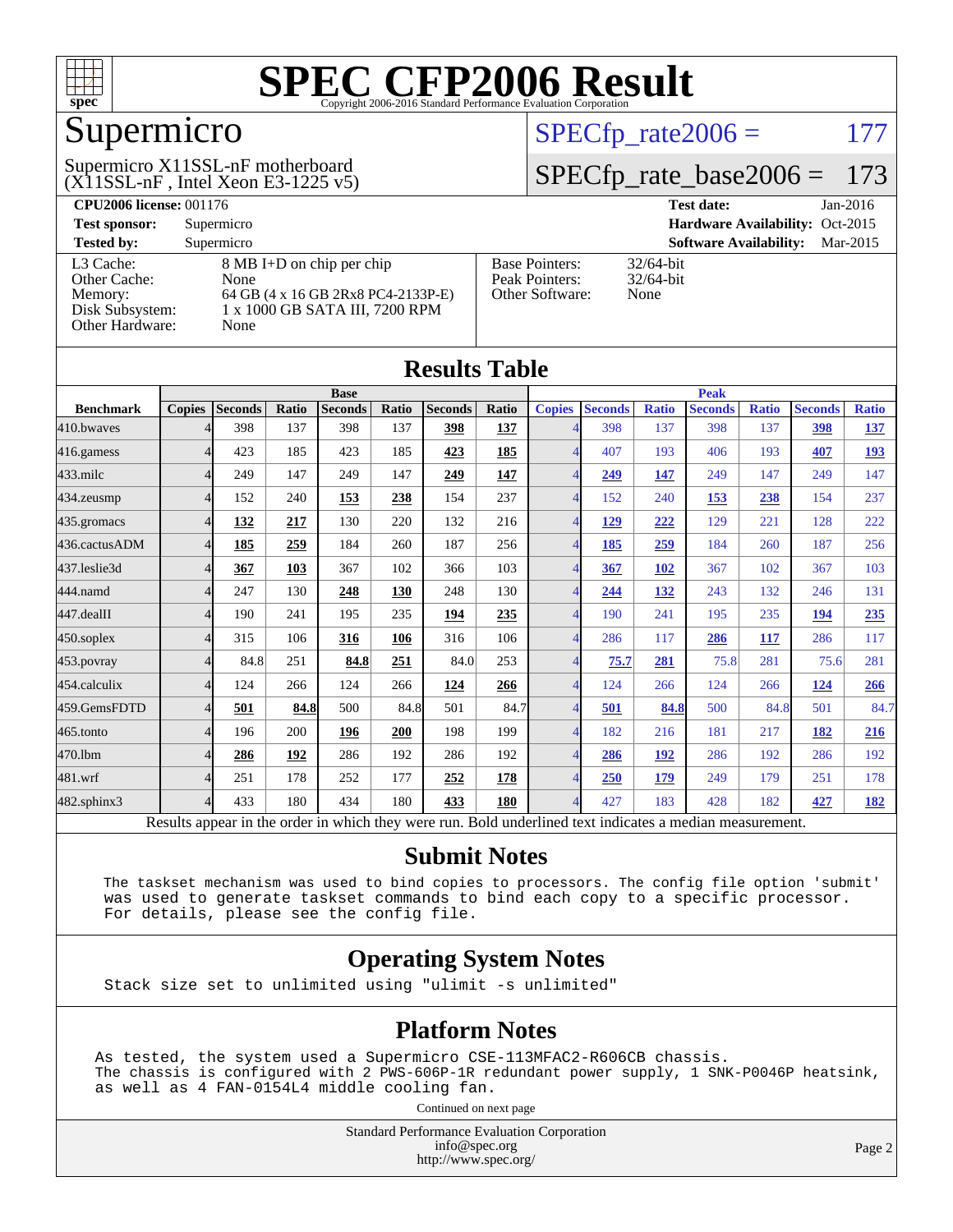

#### Supermicro

 $SPECTp_rate2006 = 177$ 

 $(X11SSL-nF,$  Intel Xeon E3-1225 v5) Supermicro X11SSL-nF motherboard

[SPECfp\\_rate\\_base2006 =](http://www.spec.org/auto/cpu2006/Docs/result-fields.html#SPECfpratebase2006) 173

**[CPU2006 license:](http://www.spec.org/auto/cpu2006/Docs/result-fields.html#CPU2006license)** 001176 **[Test date:](http://www.spec.org/auto/cpu2006/Docs/result-fields.html#Testdate)** Jan-2016 **[Test sponsor:](http://www.spec.org/auto/cpu2006/Docs/result-fields.html#Testsponsor)** Supermicro Supermicro **[Hardware Availability:](http://www.spec.org/auto/cpu2006/Docs/result-fields.html#HardwareAvailability)** Oct-2015 **[Tested by:](http://www.spec.org/auto/cpu2006/Docs/result-fields.html#Testedby)** Supermicro **[Software Availability:](http://www.spec.org/auto/cpu2006/Docs/result-fields.html#SoftwareAvailability)** Mar-2015

#### **[Platform Notes \(Continued\)](http://www.spec.org/auto/cpu2006/Docs/result-fields.html#PlatformNotes)**

Standard Performance Evaluation Corporation [info@spec.org](mailto:info@spec.org) <http://www.spec.org/> Page 3 Sysinfo program /home/cpu2006/config/sysinfo.rev6914 \$Rev: 6914 \$ \$Date:: 2014-06-25 #\$ e3fbb8667b5a285932ceab81e28219e1 running on localhost.localdomain Thu Jan 14 14:18:43 2016 This section contains SUT (System Under Test) info as seen by some common utilities. To remove or add to this section, see: <http://www.spec.org/cpu2006/Docs/config.html#sysinfo> From /proc/cpuinfo model name : Intel(R) Xeon(R) CPU E3-1225 v5 @ 3.30GHz 1 "physical id"s (chips) 4 "processors" cores, siblings (Caution: counting these is hw and system dependent. The following excerpts from /proc/cpuinfo might not be reliable. Use with caution.) cpu cores : 4 siblings : 4 physical 0: cores 0 1 2 3 cache size : 8192 KB From /proc/meminfo MemTotal: 65631332 kB HugePages\_Total: 0 Hugepagesize: 2048 kB From /etc/\*release\* /etc/\*version\* os-release: NAME="Red Hat Enterprise Linux Server" VERSION="7.1 (Maipo)" ID="rhel" ID\_LIKE="fedora" VERSION\_ID="7.1" PRETTY\_NAME="Red Hat Enterprise Linux Server 7.1 (Maipo)" ANSI\_COLOR="0;31" CPE\_NAME="cpe:/o:redhat:enterprise\_linux:7.1:GA:server" redhat-release: Red Hat Enterprise Linux Server release 7.1 (Maipo) system-release: Red Hat Enterprise Linux Server release 7.1 (Maipo) system-release-cpe: cpe:/o:redhat:enterprise\_linux:7.1:ga:server uname -a: Linux localhost.localdomain 3.10.0-229.el7.x86\_64 #1 SMP Thu Jan 29 18:37:38 EST 2015 x86\_64 x86\_64 x86\_64 GNU/Linux run-level 3 Jan 14 00:05 SPEC is set to: /home/cpu2006<br>Filesystem Type Type Size Used Avail Use% Mounted on<br>xfs 865G 170G 696G 20% /home  $/$ dev/mapper/rhel-home  $x$ fs Additional information from dmidecode: Warning: Use caution when you interpret this section. The 'dmidecode' program reads system data which is "intended to allow hardware to be accurately Continued on next page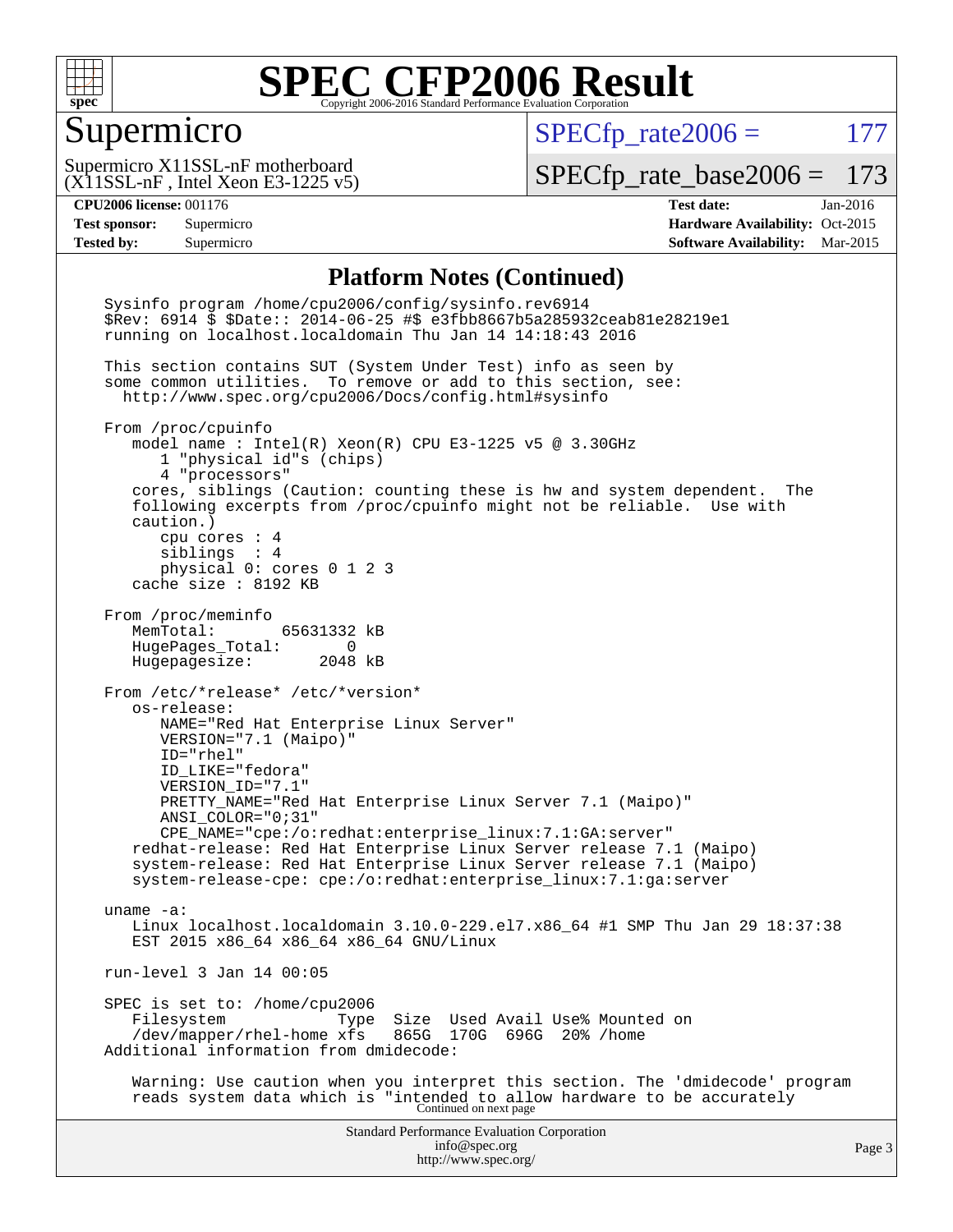

#### Supermicro

 $SPECTp\_rate2006 = 177$ 

(X11SSL-nF , Intel Xeon E3-1225 v5) Supermicro X11SSL-nF motherboard

[SPECfp\\_rate\\_base2006 =](http://www.spec.org/auto/cpu2006/Docs/result-fields.html#SPECfpratebase2006) 173

**[CPU2006 license:](http://www.spec.org/auto/cpu2006/Docs/result-fields.html#CPU2006license)** 001176 **[Test date:](http://www.spec.org/auto/cpu2006/Docs/result-fields.html#Testdate)** Jan-2016 **[Test sponsor:](http://www.spec.org/auto/cpu2006/Docs/result-fields.html#Testsponsor)** Supermicro Supermicro **[Hardware Availability:](http://www.spec.org/auto/cpu2006/Docs/result-fields.html#HardwareAvailability)** Oct-2015 **[Tested by:](http://www.spec.org/auto/cpu2006/Docs/result-fields.html#Testedby)** Supermicro **Supermicro [Software Availability:](http://www.spec.org/auto/cpu2006/Docs/result-fields.html#SoftwareAvailability)** Mar-2015

#### **[Platform Notes \(Continued\)](http://www.spec.org/auto/cpu2006/Docs/result-fields.html#PlatformNotes)**

 determined", but the intent may not be met, as there are frequent changes to hardware, firmware, and the "DMTF SMBIOS" standard.

 BIOS American Megatrends Inc. 1.0a 12/25/2015 Memory: 4x Samsung M391A2K43BB1-CPB 16 GB 2 rank 2133 MHz

(End of data from sysinfo program)

#### **[General Notes](http://www.spec.org/auto/cpu2006/Docs/result-fields.html#GeneralNotes)**

Environment variables set by runspec before the start of the run: LD LIBRARY PATH = "/home/cpu2006/libs/32:/home/cpu2006/libs/64:/home/cpu2006/sh"

 Binaries compiled on a system with 1x Core i5-4670K CPU + 16GB memory using RedHat EL 7.0 Transparent Huge Pages enabled with: echo always > /sys/kernel/mm/transparent\_hugepage/enabled

**[Base Compiler Invocation](http://www.spec.org/auto/cpu2006/Docs/result-fields.html#BaseCompilerInvocation)**

[C benchmarks](http://www.spec.org/auto/cpu2006/Docs/result-fields.html#Cbenchmarks):  $\frac{1}{2}$  cc  $-$  m64

[C++ benchmarks:](http://www.spec.org/auto/cpu2006/Docs/result-fields.html#CXXbenchmarks) [icpc -m64](http://www.spec.org/cpu2006/results/res2016q1/cpu2006-20160120-38724.flags.html#user_CXXbase_intel_icpc_64bit_bedb90c1146cab66620883ef4f41a67e)

[Fortran benchmarks](http://www.spec.org/auto/cpu2006/Docs/result-fields.html#Fortranbenchmarks): [ifort -m64](http://www.spec.org/cpu2006/results/res2016q1/cpu2006-20160120-38724.flags.html#user_FCbase_intel_ifort_64bit_ee9d0fb25645d0210d97eb0527dcc06e)

[Benchmarks using both Fortran and C](http://www.spec.org/auto/cpu2006/Docs/result-fields.html#BenchmarksusingbothFortranandC): [icc -m64](http://www.spec.org/cpu2006/results/res2016q1/cpu2006-20160120-38724.flags.html#user_CC_FCbase_intel_icc_64bit_0b7121f5ab7cfabee23d88897260401c) [ifort -m64](http://www.spec.org/cpu2006/results/res2016q1/cpu2006-20160120-38724.flags.html#user_CC_FCbase_intel_ifort_64bit_ee9d0fb25645d0210d97eb0527dcc06e)

#### **[Base Portability Flags](http://www.spec.org/auto/cpu2006/Docs/result-fields.html#BasePortabilityFlags)**

| 410.bwaves: - DSPEC CPU LP64                 |  |
|----------------------------------------------|--|
| 416.gamess: -DSPEC_CPU_LP64                  |  |
| 433.milc: -DSPEC CPU LP64                    |  |
| 434.zeusmp: -DSPEC_CPU_LP64                  |  |
| 435.gromacs: -DSPEC_CPU_LP64 -nofor_main     |  |
| 436.cactusADM: - DSPEC CPU LP64 - nofor main |  |
| 437.leslie3d: -DSPEC_CPU_LP64                |  |
| 444.namd: - DSPEC CPU LP64                   |  |
| 447.dealII: -DSPEC CPU LP64                  |  |
| 450.soplex: -DSPEC_CPU_LP64                  |  |
| 453.povray: -DSPEC CPU LP64                  |  |

Continued on next page

Standard Performance Evaluation Corporation [info@spec.org](mailto:info@spec.org) <http://www.spec.org/>

Page 4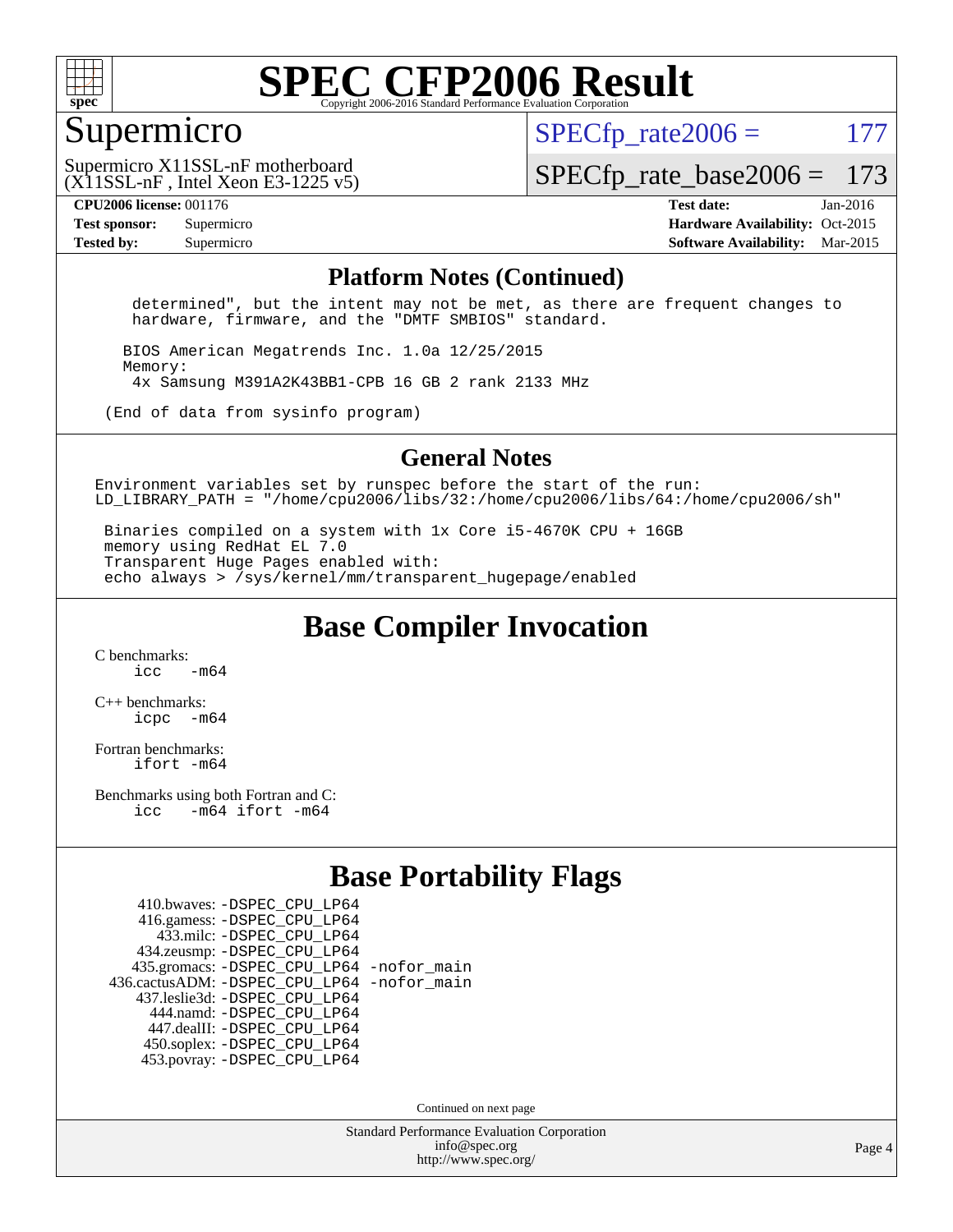

### Supermicro

 $SPECTp\_rate2006 = 177$ 

 $(X11SSL-nF,$  Intel Xeon E3-1225 v5) Supermicro X11SSL-nF motherboard

[SPECfp\\_rate\\_base2006 =](http://www.spec.org/auto/cpu2006/Docs/result-fields.html#SPECfpratebase2006) 173

**[CPU2006 license:](http://www.spec.org/auto/cpu2006/Docs/result-fields.html#CPU2006license)** 001176 **[Test date:](http://www.spec.org/auto/cpu2006/Docs/result-fields.html#Testdate)** Jan-2016 **[Test sponsor:](http://www.spec.org/auto/cpu2006/Docs/result-fields.html#Testsponsor)** Supermicro Supermicro **[Hardware Availability:](http://www.spec.org/auto/cpu2006/Docs/result-fields.html#HardwareAvailability)** Oct-2015 **[Tested by:](http://www.spec.org/auto/cpu2006/Docs/result-fields.html#Testedby)** Supermicro **[Software Availability:](http://www.spec.org/auto/cpu2006/Docs/result-fields.html#SoftwareAvailability)** Mar-2015

### **[Base Portability Flags \(Continued\)](http://www.spec.org/auto/cpu2006/Docs/result-fields.html#BasePortabilityFlags)**

 454.calculix: [-DSPEC\\_CPU\\_LP64](http://www.spec.org/cpu2006/results/res2016q1/cpu2006-20160120-38724.flags.html#suite_basePORTABILITY454_calculix_DSPEC_CPU_LP64) [-nofor\\_main](http://www.spec.org/cpu2006/results/res2016q1/cpu2006-20160120-38724.flags.html#user_baseLDPORTABILITY454_calculix_f-nofor_main) 459.GemsFDTD: [-DSPEC\\_CPU\\_LP64](http://www.spec.org/cpu2006/results/res2016q1/cpu2006-20160120-38724.flags.html#suite_basePORTABILITY459_GemsFDTD_DSPEC_CPU_LP64) 465.tonto: [-DSPEC\\_CPU\\_LP64](http://www.spec.org/cpu2006/results/res2016q1/cpu2006-20160120-38724.flags.html#suite_basePORTABILITY465_tonto_DSPEC_CPU_LP64) 470.lbm: [-DSPEC\\_CPU\\_LP64](http://www.spec.org/cpu2006/results/res2016q1/cpu2006-20160120-38724.flags.html#suite_basePORTABILITY470_lbm_DSPEC_CPU_LP64) 481.wrf: [-DSPEC\\_CPU\\_LP64](http://www.spec.org/cpu2006/results/res2016q1/cpu2006-20160120-38724.flags.html#suite_basePORTABILITY481_wrf_DSPEC_CPU_LP64) [-DSPEC\\_CPU\\_CASE\\_FLAG](http://www.spec.org/cpu2006/results/res2016q1/cpu2006-20160120-38724.flags.html#b481.wrf_baseCPORTABILITY_DSPEC_CPU_CASE_FLAG) [-DSPEC\\_CPU\\_LINUX](http://www.spec.org/cpu2006/results/res2016q1/cpu2006-20160120-38724.flags.html#b481.wrf_baseCPORTABILITY_DSPEC_CPU_LINUX) 482.sphinx3: [-DSPEC\\_CPU\\_LP64](http://www.spec.org/cpu2006/results/res2016q1/cpu2006-20160120-38724.flags.html#suite_basePORTABILITY482_sphinx3_DSPEC_CPU_LP64)

### **[Base Optimization Flags](http://www.spec.org/auto/cpu2006/Docs/result-fields.html#BaseOptimizationFlags)**

[C benchmarks](http://www.spec.org/auto/cpu2006/Docs/result-fields.html#Cbenchmarks):

[-xCORE-AVX2](http://www.spec.org/cpu2006/results/res2016q1/cpu2006-20160120-38724.flags.html#user_CCbase_f-xAVX2_5f5fc0cbe2c9f62c816d3e45806c70d7) [-ipo](http://www.spec.org/cpu2006/results/res2016q1/cpu2006-20160120-38724.flags.html#user_CCbase_f-ipo) [-O3](http://www.spec.org/cpu2006/results/res2016q1/cpu2006-20160120-38724.flags.html#user_CCbase_f-O3) [-no-prec-div](http://www.spec.org/cpu2006/results/res2016q1/cpu2006-20160120-38724.flags.html#user_CCbase_f-no-prec-div) [-opt-prefetch](http://www.spec.org/cpu2006/results/res2016q1/cpu2006-20160120-38724.flags.html#user_CCbase_f-opt-prefetch) [-auto-p32](http://www.spec.org/cpu2006/results/res2016q1/cpu2006-20160120-38724.flags.html#user_CCbase_f-auto-p32) [-ansi-alias](http://www.spec.org/cpu2006/results/res2016q1/cpu2006-20160120-38724.flags.html#user_CCbase_f-ansi-alias) [-opt-mem-layout-trans=3](http://www.spec.org/cpu2006/results/res2016q1/cpu2006-20160120-38724.flags.html#user_CCbase_f-opt-mem-layout-trans_a7b82ad4bd7abf52556d4961a2ae94d5)

[C++ benchmarks:](http://www.spec.org/auto/cpu2006/Docs/result-fields.html#CXXbenchmarks)

[-xCORE-AVX2](http://www.spec.org/cpu2006/results/res2016q1/cpu2006-20160120-38724.flags.html#user_CXXbase_f-xAVX2_5f5fc0cbe2c9f62c816d3e45806c70d7) [-ipo](http://www.spec.org/cpu2006/results/res2016q1/cpu2006-20160120-38724.flags.html#user_CXXbase_f-ipo) [-O3](http://www.spec.org/cpu2006/results/res2016q1/cpu2006-20160120-38724.flags.html#user_CXXbase_f-O3) [-no-prec-div](http://www.spec.org/cpu2006/results/res2016q1/cpu2006-20160120-38724.flags.html#user_CXXbase_f-no-prec-div) [-opt-prefetch](http://www.spec.org/cpu2006/results/res2016q1/cpu2006-20160120-38724.flags.html#user_CXXbase_f-opt-prefetch) [-auto-p32](http://www.spec.org/cpu2006/results/res2016q1/cpu2006-20160120-38724.flags.html#user_CXXbase_f-auto-p32) [-ansi-alias](http://www.spec.org/cpu2006/results/res2016q1/cpu2006-20160120-38724.flags.html#user_CXXbase_f-ansi-alias) [-opt-mem-layout-trans=3](http://www.spec.org/cpu2006/results/res2016q1/cpu2006-20160120-38724.flags.html#user_CXXbase_f-opt-mem-layout-trans_a7b82ad4bd7abf52556d4961a2ae94d5)

[Fortran benchmarks](http://www.spec.org/auto/cpu2006/Docs/result-fields.html#Fortranbenchmarks):

[-xCORE-AVX2](http://www.spec.org/cpu2006/results/res2016q1/cpu2006-20160120-38724.flags.html#user_FCbase_f-xAVX2_5f5fc0cbe2c9f62c816d3e45806c70d7) [-ipo](http://www.spec.org/cpu2006/results/res2016q1/cpu2006-20160120-38724.flags.html#user_FCbase_f-ipo) [-O3](http://www.spec.org/cpu2006/results/res2016q1/cpu2006-20160120-38724.flags.html#user_FCbase_f-O3) [-no-prec-div](http://www.spec.org/cpu2006/results/res2016q1/cpu2006-20160120-38724.flags.html#user_FCbase_f-no-prec-div) [-opt-prefetch](http://www.spec.org/cpu2006/results/res2016q1/cpu2006-20160120-38724.flags.html#user_FCbase_f-opt-prefetch)

[Benchmarks using both Fortran and C](http://www.spec.org/auto/cpu2006/Docs/result-fields.html#BenchmarksusingbothFortranandC): [-xCORE-AVX2](http://www.spec.org/cpu2006/results/res2016q1/cpu2006-20160120-38724.flags.html#user_CC_FCbase_f-xAVX2_5f5fc0cbe2c9f62c816d3e45806c70d7) [-ipo](http://www.spec.org/cpu2006/results/res2016q1/cpu2006-20160120-38724.flags.html#user_CC_FCbase_f-ipo) [-O3](http://www.spec.org/cpu2006/results/res2016q1/cpu2006-20160120-38724.flags.html#user_CC_FCbase_f-O3) [-no-prec-div](http://www.spec.org/cpu2006/results/res2016q1/cpu2006-20160120-38724.flags.html#user_CC_FCbase_f-no-prec-div) [-opt-prefetch](http://www.spec.org/cpu2006/results/res2016q1/cpu2006-20160120-38724.flags.html#user_CC_FCbase_f-opt-prefetch) [-auto-p32](http://www.spec.org/cpu2006/results/res2016q1/cpu2006-20160120-38724.flags.html#user_CC_FCbase_f-auto-p32) [-ansi-alias](http://www.spec.org/cpu2006/results/res2016q1/cpu2006-20160120-38724.flags.html#user_CC_FCbase_f-ansi-alias) [-opt-mem-layout-trans=3](http://www.spec.org/cpu2006/results/res2016q1/cpu2006-20160120-38724.flags.html#user_CC_FCbase_f-opt-mem-layout-trans_a7b82ad4bd7abf52556d4961a2ae94d5)

### **[Peak Compiler Invocation](http://www.spec.org/auto/cpu2006/Docs/result-fields.html#PeakCompilerInvocation)**

[C benchmarks](http://www.spec.org/auto/cpu2006/Docs/result-fields.html#Cbenchmarks):  $-m64$ 

[C++ benchmarks \(except as noted below\):](http://www.spec.org/auto/cpu2006/Docs/result-fields.html#CXXbenchmarksexceptasnotedbelow) [icpc -m64](http://www.spec.org/cpu2006/results/res2016q1/cpu2006-20160120-38724.flags.html#user_CXXpeak_intel_icpc_64bit_bedb90c1146cab66620883ef4f41a67e)

450.soplex: [icpc -m32 -L/opt/intel/composer\\_xe\\_2015/lib/ia32](http://www.spec.org/cpu2006/results/res2016q1/cpu2006-20160120-38724.flags.html#user_peakCXXLD450_soplex_intel_icpc_c2c99686a1a582c3e0de0b4806b02cea)

[Fortran benchmarks](http://www.spec.org/auto/cpu2006/Docs/result-fields.html#Fortranbenchmarks): [ifort -m64](http://www.spec.org/cpu2006/results/res2016q1/cpu2006-20160120-38724.flags.html#user_FCpeak_intel_ifort_64bit_ee9d0fb25645d0210d97eb0527dcc06e)

[Benchmarks using both Fortran and C](http://www.spec.org/auto/cpu2006/Docs/result-fields.html#BenchmarksusingbothFortranandC): [icc -m64](http://www.spec.org/cpu2006/results/res2016q1/cpu2006-20160120-38724.flags.html#user_CC_FCpeak_intel_icc_64bit_0b7121f5ab7cfabee23d88897260401c) [ifort -m64](http://www.spec.org/cpu2006/results/res2016q1/cpu2006-20160120-38724.flags.html#user_CC_FCpeak_intel_ifort_64bit_ee9d0fb25645d0210d97eb0527dcc06e)

### **[Peak Portability Flags](http://www.spec.org/auto/cpu2006/Docs/result-fields.html#PeakPortabilityFlags)**

410.bwaves: [-DSPEC\\_CPU\\_LP64](http://www.spec.org/cpu2006/results/res2016q1/cpu2006-20160120-38724.flags.html#suite_peakPORTABILITY410_bwaves_DSPEC_CPU_LP64)

Continued on next page

Standard Performance Evaluation Corporation [info@spec.org](mailto:info@spec.org) <http://www.spec.org/>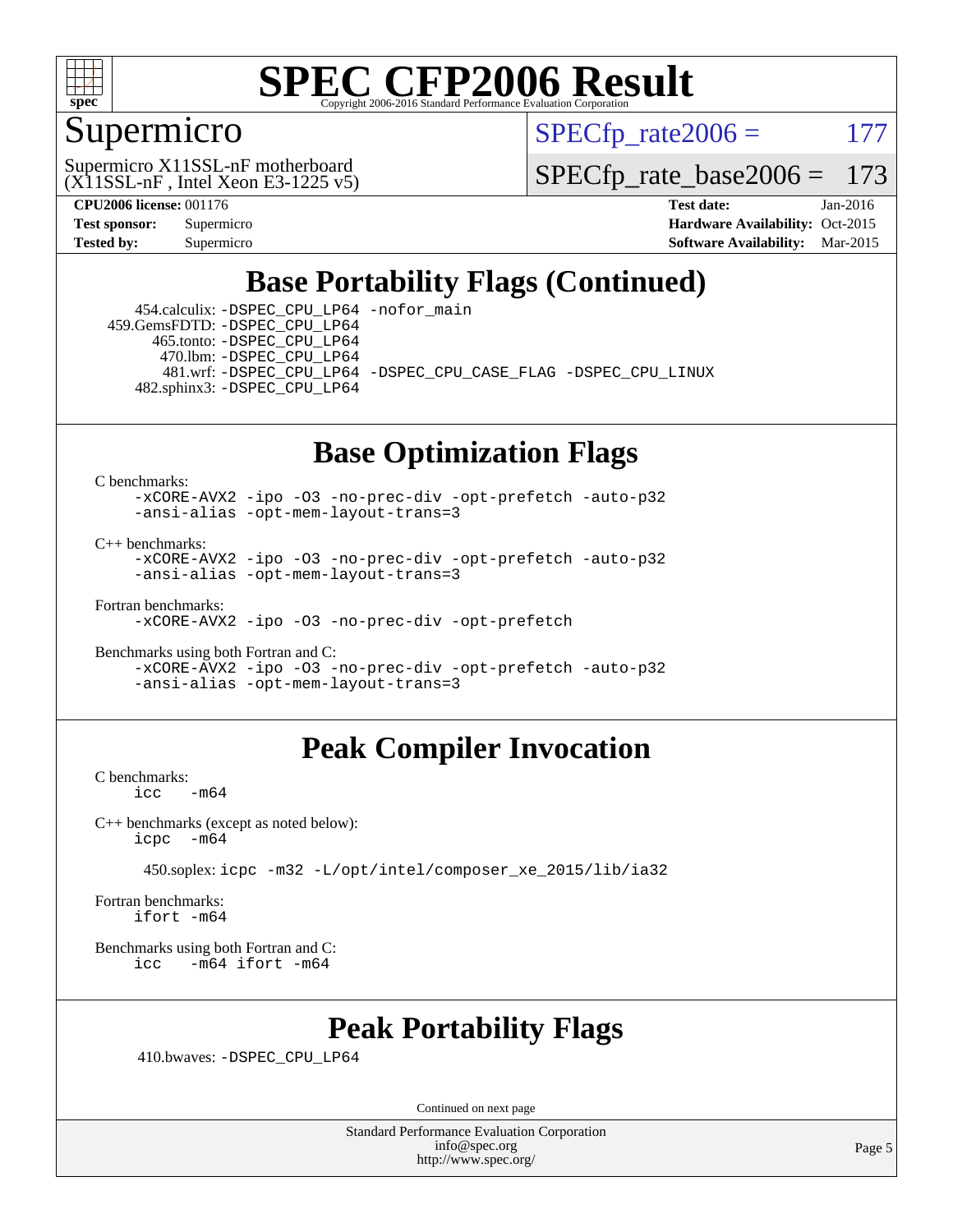

## Supermicro

 $SPECTp_rate2006 = 177$ 

 $(X11SSL-nF,$  Intel Xeon E3-1225 v5) Supermicro X11SSL-nF motherboard

[SPECfp\\_rate\\_base2006 =](http://www.spec.org/auto/cpu2006/Docs/result-fields.html#SPECfpratebase2006) 173

| Test sponsor:     | Supermicro |
|-------------------|------------|
| <b>Tested by:</b> | Supermicro |

**[CPU2006 license:](http://www.spec.org/auto/cpu2006/Docs/result-fields.html#CPU2006license)** 001176 **[Test date:](http://www.spec.org/auto/cpu2006/Docs/result-fields.html#Testdate)** Jan-2016 **[Hardware Availability:](http://www.spec.org/auto/cpu2006/Docs/result-fields.html#HardwareAvailability)** Oct-2015 **[Software Availability:](http://www.spec.org/auto/cpu2006/Docs/result-fields.html#SoftwareAvailability)** Mar-2015

### **[Peak Portability Flags \(Continued\)](http://www.spec.org/auto/cpu2006/Docs/result-fields.html#PeakPortabilityFlags)**

|                                                                                    | 416.gamess: -DSPEC_CPU_LP64                                                            |  |  |  |  |  |
|------------------------------------------------------------------------------------|----------------------------------------------------------------------------------------|--|--|--|--|--|
|                                                                                    | 433.milc: -DSPEC_CPU_LP64<br>434.zeusmp: -DSPEC_CPU_LP64                               |  |  |  |  |  |
|                                                                                    |                                                                                        |  |  |  |  |  |
|                                                                                    | 435.gromacs: -DSPEC_CPU_LP64 -nofor_main<br>436.cactusADM: -DSPEC_CPU_LP64 -nofor_main |  |  |  |  |  |
|                                                                                    | 437.leslie3d: -DSPEC_CPU_LP64                                                          |  |  |  |  |  |
|                                                                                    | 444.namd: - DSPEC_CPU_LP64                                                             |  |  |  |  |  |
|                                                                                    | 447.dealII: -DSPEC_CPU_LP64                                                            |  |  |  |  |  |
|                                                                                    | 453.povray: -DSPEC_CPU_LP64                                                            |  |  |  |  |  |
|                                                                                    | 454.calculix: -DSPEC_CPU_LP64 -nofor_main                                              |  |  |  |  |  |
|                                                                                    | 459.GemsFDTD: - DSPEC_CPU_LP64                                                         |  |  |  |  |  |
|                                                                                    | 465.tonto: -DSPEC_CPU_LP64                                                             |  |  |  |  |  |
|                                                                                    | 470.1bm: -DSPEC_CPU_LP64                                                               |  |  |  |  |  |
|                                                                                    | 481.wrf: -DSPEC_CPU_LP64 -DSPEC_CPU_CASE_FLAG -DSPEC_CPU_LINUX                         |  |  |  |  |  |
|                                                                                    | 482.sphinx3: -DSPEC_CPU_LP64                                                           |  |  |  |  |  |
|                                                                                    |                                                                                        |  |  |  |  |  |
|                                                                                    | <b>Peak Optimization Flags</b>                                                         |  |  |  |  |  |
| C benchmarks:                                                                      |                                                                                        |  |  |  |  |  |
|                                                                                    | 433.milc: -xCORE-AVX2(pass 2) -prof-gen(pass 1) -ipo(pass 2)                           |  |  |  |  |  |
|                                                                                    | -03(pass 2) -no-prec-div(pass 2)                                                       |  |  |  |  |  |
|                                                                                    | -opt-mem-layout-trans=3(pass 2) -prof-use(pass 2)                                      |  |  |  |  |  |
|                                                                                    | -auto-ilp32                                                                            |  |  |  |  |  |
|                                                                                    | $470$ .lbm: basepeak = yes                                                             |  |  |  |  |  |
| 482.sphinx3: -xCORE-AVX2 -ipo -03 -no-prec-div -opt-mem-layout-trans=3<br>-unroll2 |                                                                                        |  |  |  |  |  |
| $C_{++}$ benchmarks:                                                               |                                                                                        |  |  |  |  |  |
|                                                                                    | 444.namd: -xCORE-AVX2(pass 2) -prof-gen(pass 1) -ipo(pass 2)                           |  |  |  |  |  |
| -03(pass 2) -no-prec-div(pass 2)                                                   |                                                                                        |  |  |  |  |  |
| -opt-mem-layout-trans=3(pass 2) -prof-use(pass 2) -fno-alias                       |                                                                                        |  |  |  |  |  |
| -auto-ilp32                                                                        |                                                                                        |  |  |  |  |  |
|                                                                                    | $447$ .dealII: basepeak = yes                                                          |  |  |  |  |  |
|                                                                                    |                                                                                        |  |  |  |  |  |
|                                                                                    | 450.soplex: -xCORE-AVX2(pass 2) -prof-gen(pass 1) -ipo(pass 2)                         |  |  |  |  |  |
|                                                                                    | $-03(pass 2)$ -no-prec-div(pass 2)                                                     |  |  |  |  |  |
|                                                                                    | -opt-mem-layout-trans=3(pass 2) -prof-use(pass 2)                                      |  |  |  |  |  |
|                                                                                    | -opt-malloc-options=3                                                                  |  |  |  |  |  |
|                                                                                    | 453.povray: -xCORE-AVX2(pass 2) -prof-gen(pass 1) -ipo(pass 2)                         |  |  |  |  |  |
|                                                                                    | -03(pass 2) -no-prec-div(pass 2)                                                       |  |  |  |  |  |
|                                                                                    | -opt-mem-layout-trans=3(pass 2) -prof-use(pass 2) -unroll4                             |  |  |  |  |  |
|                                                                                    | -ansi-alias                                                                            |  |  |  |  |  |
|                                                                                    |                                                                                        |  |  |  |  |  |
|                                                                                    | Continued on next page                                                                 |  |  |  |  |  |
|                                                                                    | <b>Standard Performance Evaluation Corporation</b>                                     |  |  |  |  |  |
|                                                                                    | info@spec.org                                                                          |  |  |  |  |  |

<http://www.spec.org/>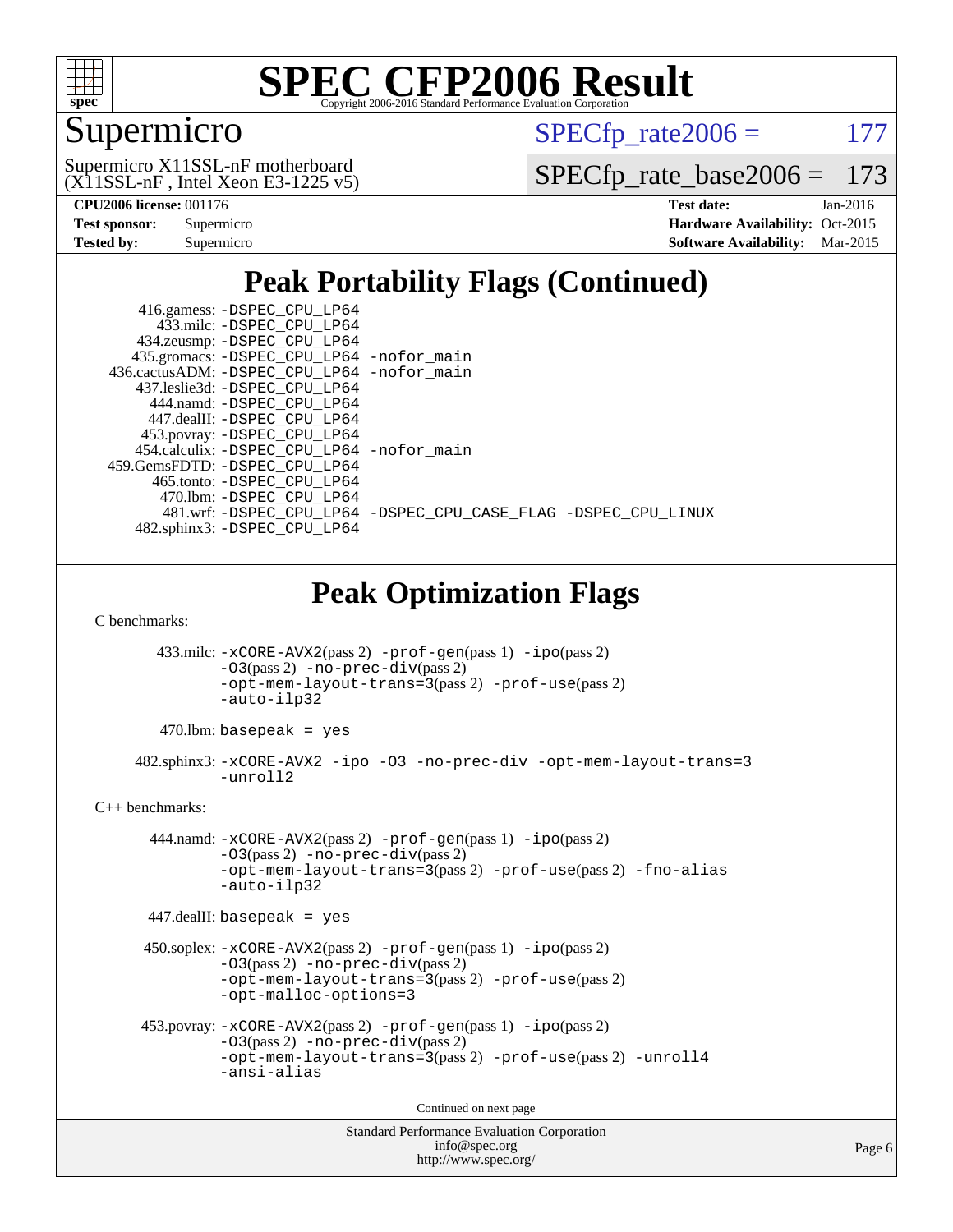

Supermicro

 $SPECTp\_rate2006 = 177$ 

 $(X11SSL-nF,$  Intel Xeon E3-1225 v5) Supermicro X11SSL-nF motherboard

[SPECfp\\_rate\\_base2006 =](http://www.spec.org/auto/cpu2006/Docs/result-fields.html#SPECfpratebase2006) 173

**[CPU2006 license:](http://www.spec.org/auto/cpu2006/Docs/result-fields.html#CPU2006license)** 001176 **[Test date:](http://www.spec.org/auto/cpu2006/Docs/result-fields.html#Testdate)** Jan-2016 **[Test sponsor:](http://www.spec.org/auto/cpu2006/Docs/result-fields.html#Testsponsor)** Supermicro Supermicro **[Hardware Availability:](http://www.spec.org/auto/cpu2006/Docs/result-fields.html#HardwareAvailability)** Oct-2015 **[Tested by:](http://www.spec.org/auto/cpu2006/Docs/result-fields.html#Testedby)** Supermicro **[Software Availability:](http://www.spec.org/auto/cpu2006/Docs/result-fields.html#SoftwareAvailability)** Mar-2015

### **[Peak Optimization Flags \(Continued\)](http://www.spec.org/auto/cpu2006/Docs/result-fields.html#PeakOptimizationFlags)**

[Fortran benchmarks](http://www.spec.org/auto/cpu2006/Docs/result-fields.html#Fortranbenchmarks):

 $410.bwaves: basepeak = yes$  416.gamess: [-xCORE-AVX2](http://www.spec.org/cpu2006/results/res2016q1/cpu2006-20160120-38724.flags.html#user_peakPASS2_FFLAGSPASS2_LDFLAGS416_gamess_f-xAVX2_5f5fc0cbe2c9f62c816d3e45806c70d7)(pass 2) [-prof-gen](http://www.spec.org/cpu2006/results/res2016q1/cpu2006-20160120-38724.flags.html#user_peakPASS1_FFLAGSPASS1_LDFLAGS416_gamess_prof_gen_e43856698f6ca7b7e442dfd80e94a8fc)(pass 1) [-ipo](http://www.spec.org/cpu2006/results/res2016q1/cpu2006-20160120-38724.flags.html#user_peakPASS2_FFLAGSPASS2_LDFLAGS416_gamess_f-ipo)(pass 2) [-O3](http://www.spec.org/cpu2006/results/res2016q1/cpu2006-20160120-38724.flags.html#user_peakPASS2_FFLAGSPASS2_LDFLAGS416_gamess_f-O3)(pass 2) [-no-prec-div](http://www.spec.org/cpu2006/results/res2016q1/cpu2006-20160120-38724.flags.html#user_peakPASS2_FFLAGSPASS2_LDFLAGS416_gamess_f-no-prec-div)(pass 2) [-prof-use](http://www.spec.org/cpu2006/results/res2016q1/cpu2006-20160120-38724.flags.html#user_peakPASS2_FFLAGSPASS2_LDFLAGS416_gamess_prof_use_bccf7792157ff70d64e32fe3e1250b55)(pass 2) [-unroll2](http://www.spec.org/cpu2006/results/res2016q1/cpu2006-20160120-38724.flags.html#user_peakOPTIMIZE416_gamess_f-unroll_784dae83bebfb236979b41d2422d7ec2) [-inline-level=0](http://www.spec.org/cpu2006/results/res2016q1/cpu2006-20160120-38724.flags.html#user_peakOPTIMIZE416_gamess_f-inline-level_318d07a09274ad25e8d15dbfaa68ba50) [-scalar-rep-](http://www.spec.org/cpu2006/results/res2016q1/cpu2006-20160120-38724.flags.html#user_peakOPTIMIZE416_gamess_f-disablescalarrep_abbcad04450fb118e4809c81d83c8a1d) 434.zeusmp: basepeak = yes 437.leslie3d: [-xCORE-AVX2](http://www.spec.org/cpu2006/results/res2016q1/cpu2006-20160120-38724.flags.html#user_peakOPTIMIZE437_leslie3d_f-xAVX2_5f5fc0cbe2c9f62c816d3e45806c70d7) [-ipo](http://www.spec.org/cpu2006/results/res2016q1/cpu2006-20160120-38724.flags.html#user_peakOPTIMIZE437_leslie3d_f-ipo) [-O3](http://www.spec.org/cpu2006/results/res2016q1/cpu2006-20160120-38724.flags.html#user_peakOPTIMIZE437_leslie3d_f-O3) [-no-prec-div](http://www.spec.org/cpu2006/results/res2016q1/cpu2006-20160120-38724.flags.html#user_peakOPTIMIZE437_leslie3d_f-no-prec-div) [-opt-prefetch](http://www.spec.org/cpu2006/results/res2016q1/cpu2006-20160120-38724.flags.html#user_peakOPTIMIZE437_leslie3d_f-opt-prefetch)  $459.GemsFDTD: basepeak = yes$  465.tonto: [-xCORE-AVX2](http://www.spec.org/cpu2006/results/res2016q1/cpu2006-20160120-38724.flags.html#user_peakPASS2_FFLAGSPASS2_LDFLAGS465_tonto_f-xAVX2_5f5fc0cbe2c9f62c816d3e45806c70d7)(pass 2) [-prof-gen](http://www.spec.org/cpu2006/results/res2016q1/cpu2006-20160120-38724.flags.html#user_peakPASS1_FFLAGSPASS1_LDFLAGS465_tonto_prof_gen_e43856698f6ca7b7e442dfd80e94a8fc)(pass 1) [-ipo](http://www.spec.org/cpu2006/results/res2016q1/cpu2006-20160120-38724.flags.html#user_peakPASS2_FFLAGSPASS2_LDFLAGS465_tonto_f-ipo)(pass 2) [-O3](http://www.spec.org/cpu2006/results/res2016q1/cpu2006-20160120-38724.flags.html#user_peakPASS2_FFLAGSPASS2_LDFLAGS465_tonto_f-O3)(pass 2) [-no-prec-div](http://www.spec.org/cpu2006/results/res2016q1/cpu2006-20160120-38724.flags.html#user_peakPASS2_FFLAGSPASS2_LDFLAGS465_tonto_f-no-prec-div)(pass 2) [-prof-use](http://www.spec.org/cpu2006/results/res2016q1/cpu2006-20160120-38724.flags.html#user_peakPASS2_FFLAGSPASS2_LDFLAGS465_tonto_prof_use_bccf7792157ff70d64e32fe3e1250b55)(pass 2) [-unroll4](http://www.spec.org/cpu2006/results/res2016q1/cpu2006-20160120-38724.flags.html#user_peakOPTIMIZE465_tonto_f-unroll_4e5e4ed65b7fd20bdcd365bec371b81f) [-auto](http://www.spec.org/cpu2006/results/res2016q1/cpu2006-20160120-38724.flags.html#user_peakOPTIMIZE465_tonto_f-auto) [-inline-calloc](http://www.spec.org/cpu2006/results/res2016q1/cpu2006-20160120-38724.flags.html#user_peakOPTIMIZE465_tonto_f-inline-calloc) [-opt-malloc-options=3](http://www.spec.org/cpu2006/results/res2016q1/cpu2006-20160120-38724.flags.html#user_peakOPTIMIZE465_tonto_f-opt-malloc-options_13ab9b803cf986b4ee62f0a5998c2238) [Benchmarks using both Fortran and C](http://www.spec.org/auto/cpu2006/Docs/result-fields.html#BenchmarksusingbothFortranandC): 435.gromacs: [-xCORE-AVX2](http://www.spec.org/cpu2006/results/res2016q1/cpu2006-20160120-38724.flags.html#user_peakPASS2_CFLAGSPASS2_FFLAGSPASS2_LDFLAGS435_gromacs_f-xAVX2_5f5fc0cbe2c9f62c816d3e45806c70d7)(pass 2) [-prof-gen](http://www.spec.org/cpu2006/results/res2016q1/cpu2006-20160120-38724.flags.html#user_peakPASS1_CFLAGSPASS1_FFLAGSPASS1_LDFLAGS435_gromacs_prof_gen_e43856698f6ca7b7e442dfd80e94a8fc)(pass 1) [-ipo](http://www.spec.org/cpu2006/results/res2016q1/cpu2006-20160120-38724.flags.html#user_peakPASS2_CFLAGSPASS2_FFLAGSPASS2_LDFLAGS435_gromacs_f-ipo)(pass 2) [-O3](http://www.spec.org/cpu2006/results/res2016q1/cpu2006-20160120-38724.flags.html#user_peakPASS2_CFLAGSPASS2_FFLAGSPASS2_LDFLAGS435_gromacs_f-O3)(pass 2) [-no-prec-div](http://www.spec.org/cpu2006/results/res2016q1/cpu2006-20160120-38724.flags.html#user_peakPASS2_CFLAGSPASS2_FFLAGSPASS2_LDFLAGS435_gromacs_f-no-prec-div)(pass 2) [-opt-mem-layout-trans=3](http://www.spec.org/cpu2006/results/res2016q1/cpu2006-20160120-38724.flags.html#user_peakPASS2_CFLAGS435_gromacs_f-opt-mem-layout-trans_a7b82ad4bd7abf52556d4961a2ae94d5)(pass 2) [-prof-use](http://www.spec.org/cpu2006/results/res2016q1/cpu2006-20160120-38724.flags.html#user_peakPASS2_CFLAGSPASS2_FFLAGSPASS2_LDFLAGS435_gromacs_prof_use_bccf7792157ff70d64e32fe3e1250b55)(pass 2) [-opt-prefetch](http://www.spec.org/cpu2006/results/res2016q1/cpu2006-20160120-38724.flags.html#user_peakOPTIMIZE435_gromacs_f-opt-prefetch) [-auto-ilp32](http://www.spec.org/cpu2006/results/res2016q1/cpu2006-20160120-38724.flags.html#user_peakCOPTIMIZE435_gromacs_f-auto-ilp32) 436.cactusADM: basepeak = yes  $454$ .calculix: basepeak = yes 481.wrf: [-xCORE-AVX2](http://www.spec.org/cpu2006/results/res2016q1/cpu2006-20160120-38724.flags.html#user_peakOPTIMIZE481_wrf_f-xAVX2_5f5fc0cbe2c9f62c816d3e45806c70d7) [-ipo](http://www.spec.org/cpu2006/results/res2016q1/cpu2006-20160120-38724.flags.html#user_peakOPTIMIZE481_wrf_f-ipo) [-O3](http://www.spec.org/cpu2006/results/res2016q1/cpu2006-20160120-38724.flags.html#user_peakOPTIMIZE481_wrf_f-O3) [-no-prec-div](http://www.spec.org/cpu2006/results/res2016q1/cpu2006-20160120-38724.flags.html#user_peakOPTIMIZE481_wrf_f-no-prec-div) [-auto-ilp32](http://www.spec.org/cpu2006/results/res2016q1/cpu2006-20160120-38724.flags.html#user_peakCOPTIMIZE481_wrf_f-auto-ilp32) The flags files that were used to format this result can be browsed at <http://www.spec.org/cpu2006/flags/Intel-ic15.0-official-linux64.html> <http://www.spec.org/cpu2006/flags/Supermicro-Platform-Settings-V1.2-revG.20141230.00.html> You can also download the XML flags sources by saving the following links: <http://www.spec.org/cpu2006/flags/Intel-ic15.0-official-linux64.xml> <http://www.spec.org/cpu2006/flags/Supermicro-Platform-Settings-V1.2-revG.20141230.00.xml>

> Standard Performance Evaluation Corporation [info@spec.org](mailto:info@spec.org) <http://www.spec.org/>